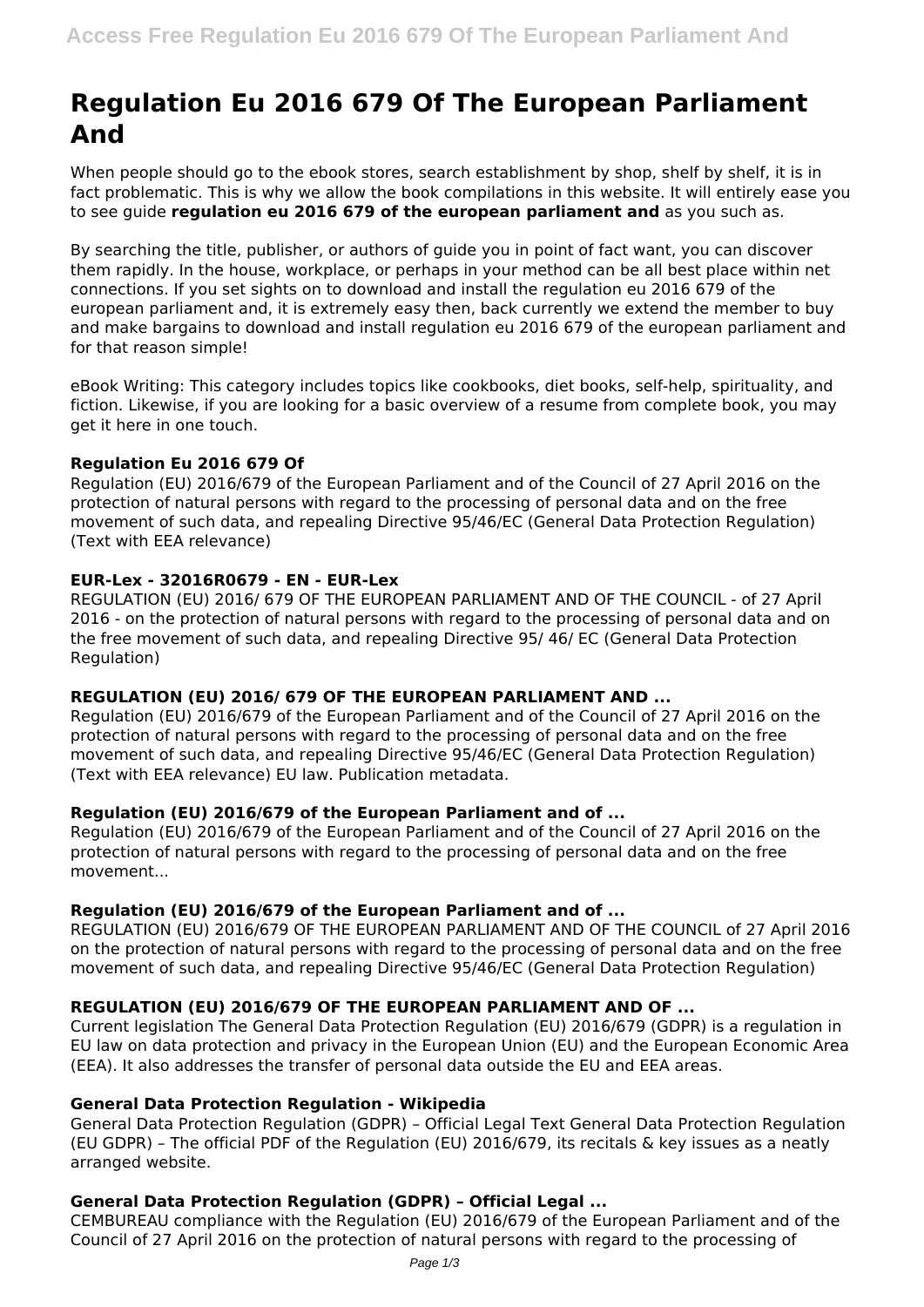personal data and on the free movement of such data, and repealing Directive 95/46/EC (General Data Protection Regulation).

# **CEMBUREAU compliance with the Regulation (EU) 2016/679 of ...**

Regulation (EU) 2016/679 1, the European Union's ('EU') new General Data Protection Regulation ('GDPR'), regulates the processing by an individual, a company or an organisation of personal data relating to individuals in the EU.. It doesn't apply to the processing of personal data of deceased persons or of legal entities. The rules don't apply to data processed by an individual ...

# **Why should I care about General Data Protection Regulation ...**

NAŘÍZENÍ EVROPSKÉHO PARL AMENTU A RADY (EU) 2016/679 ze dne 27. dubna 2016 o ochraně fyzických osob v souvislosti se zpracováním osobních údajů a o volném pohybu těchto údajů a o zr ušení směr nice 95/46/ES (obecné nařízení o ochraně osobních údajů) (Text s významem pro EHP)

# **NAŘÍZENÍ EVROPSKÉHO PARLAMENTU A RADY (EU) 2016/ 679 - ze ...**

to art. 6 letter e) EU Regulation 2016/679. Data of a particular nature are collected and used within the limits established by law and are processed for the purposes set forth in art. 9, letter g) of EU Regulation 2016/679. In particular, the above mentioned data will be collected and processed for the following purposes:

# **Tor Vergata University of Rome Information relative to ...**

The General Data Protection Regulation (EU) 2016/679 (GDPR) replaces the Data Protection Act (1998) in law from the 25th May 2018. The new legislation will be implemented in the UK by way of the Data Protection Act 2018 (the Act.) This policy will be updated to reflect these changes.

# **DATA PROTECTION POLICY General Data Protection Regulation ...**

European Regulation EU/2016/679 (hereinafter referred to as the "Regulation") lays down the rules on the protection of natural persons with regard to the processing of their personal data, as well as rules on the free movement of such data. In compliance with the principle of transparency provided for by art. 5 of the Regulation, Microplan

# **PRIVACY POLICY STATEMENT ISSUED PURSUANT TO ARTICLES 13 ...**

PURSUANT TO THE REGULATION (EU) 2016/679 OF THE EUROPEAN PARLIAMENT AND OF THE COUNCIL (GENERAL DATA PROTECTION REGULATION - GDPR) Pursuant to Article 13 of the European Union Regulation no. 2016/679 on the Protection of Personal Data (hereinafter also referred to as "General Data Protection Regulation" or "GDPR"), prior to processing personal

# **PRIVACY POLICY INFORMATION ON THE PROCESSING OF PERSONAL ...**

(EU Regulation 2016/679 with regard to the protection of personal data) Dear Sir/Madam. We would like to inform you that the European Regulation 2016/679 provides for the protection of persons and other subjects with regard to the processing of personal data. In accordance with articles 13 and 14, we provide the following information: 1.

# **Privacy statement pursuant to Article 13 of EU Regulation ...**

Regulation (EU) 2016/679 of the European Parliament and of the Council, Article 25 is up to date with all changes known to be in force on or before 26 February 2020. There are changes that may be...

# **Regulation (EU) 2016/679 of the European Parliament and of ...**

Since the surfing implies the processing of user's personal data, by this policy we want to provide you with all the information regarding the data which we collects, the purposes of processing and the method applied according to the art. 13 and following of the Reg. 2016/679 / EU (GDPR), which came into force on 25 May 2018 (hereinafter ...

# **Privacy Policy pursuant to article 13 of EU Regulation 679 ...**

REGULAMENT nr. 679 din 27 aprilie 2016 privind protecția persoanelor fizice în ceea ce priveste prelucrarea datelor cu caracter personal și privind libera circulație a acestor date și de abrogare a Directivei 95/46/CE (Regulamentul general privind protecția datelor)

# **REGULAMENT nr. 679 din 27 aprilie 2016 privind protecţia ...**